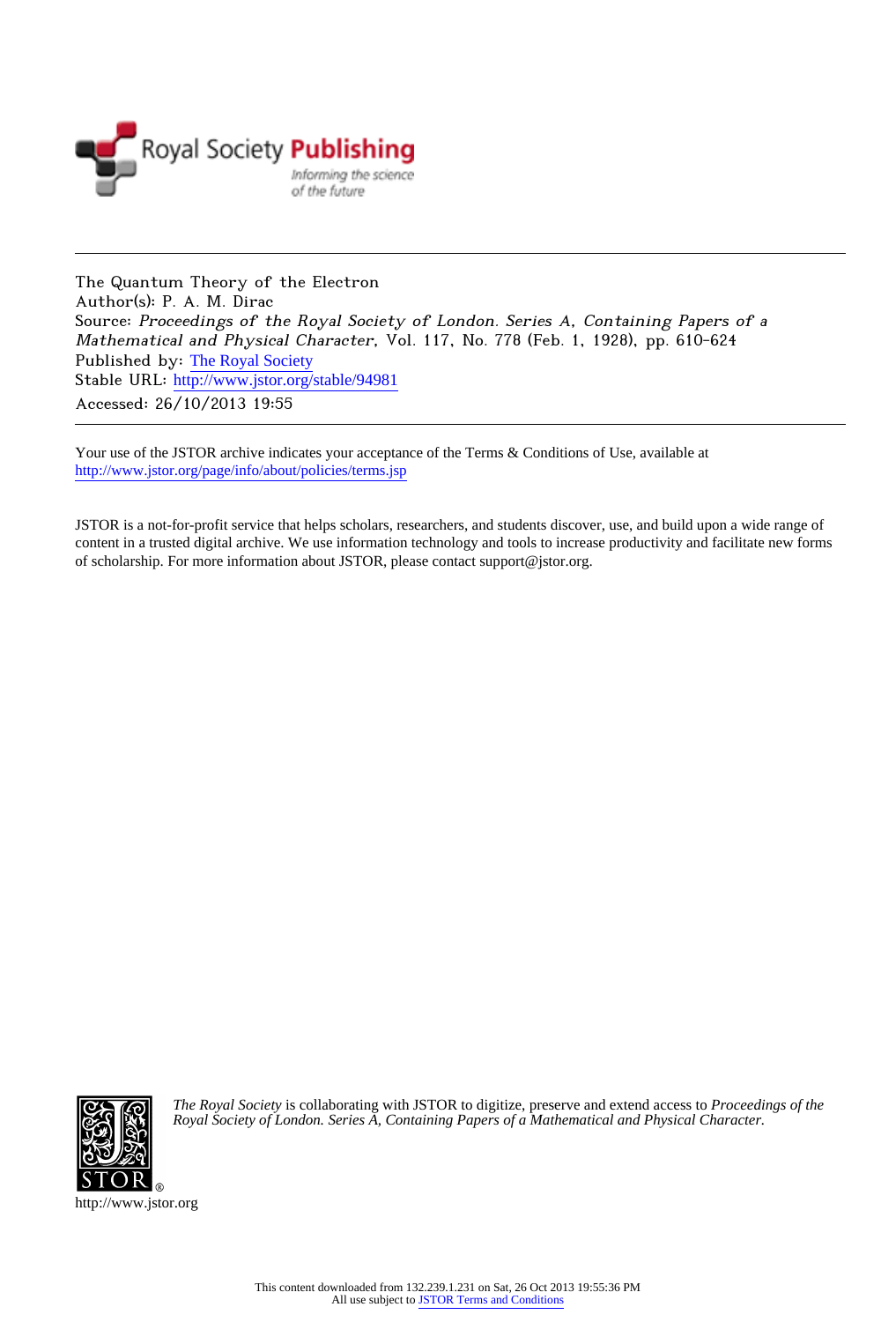# **The Quantum Theory of the Electron.**

**By P. A. M. DIRAC, St. John's College, Cambridge.** 

**(Communicated by R. H. Fowler, F.R.S.-Received January 2, 1928.)** 

**The new quantum mechanics, when applied to the problem of the structure of the atom with point-charge electrons, does not give results in agreement**  with experiment. The discrepancies consist of " duplexity " phenomena, the **observed number of stationary states for an electron in an atom being twice the number given by the theory. To meet the difficulty, Goudsmit and Uhlenbeck have introduced the idea of an electron with a spin angular momentum of half a quantum and a magnetic moment of one Bohr magneton. This model**  for the electron has been fitted into the new mechanics by Pauli,\* and Darwin,† **working with an equivalent theory, has shown that it gives results in agreement with experiment for hydrogen-like spectra to the first order of accuracy.** 

**The question remains as to why Nature should have chosen this particular model for the electron instead of being satisfied with the point-charge. One would like to find some incompleteness in the previous methods of applying quantum mechanics to the point-charge electron such that, when removed, the whole of the duplexity phenomena follow without arbitrary assumptions. In the present paper it is shown that this is the case, the incompleteness of the previous theories lying in their disagreement with relativity, or, alternatetively, with the general transformation theory of quantum mechanics. It appears that the simplest Hamiltonian for a point-charge electron satisfying the requirements of both relativity and the general transformation theory leads to an explanation of all duplexity phenomena without further assumption. All the same there is a great deal of truth in the spinning electron model, at least as a first approximation. The most important failure of the model seems to be that the magnitude of the resultant orbital angular momentum of an electron moving in an orbit in a central field of force is not a constant, as the model leads one to expect.** 

**\* Pauli, 'Z. f. Physik,' vol. 43, p. 601 (1927).** 

**t Darwin, 'Roy. Soc. Proc.,' A, vol. 116, p. 227 (1927).**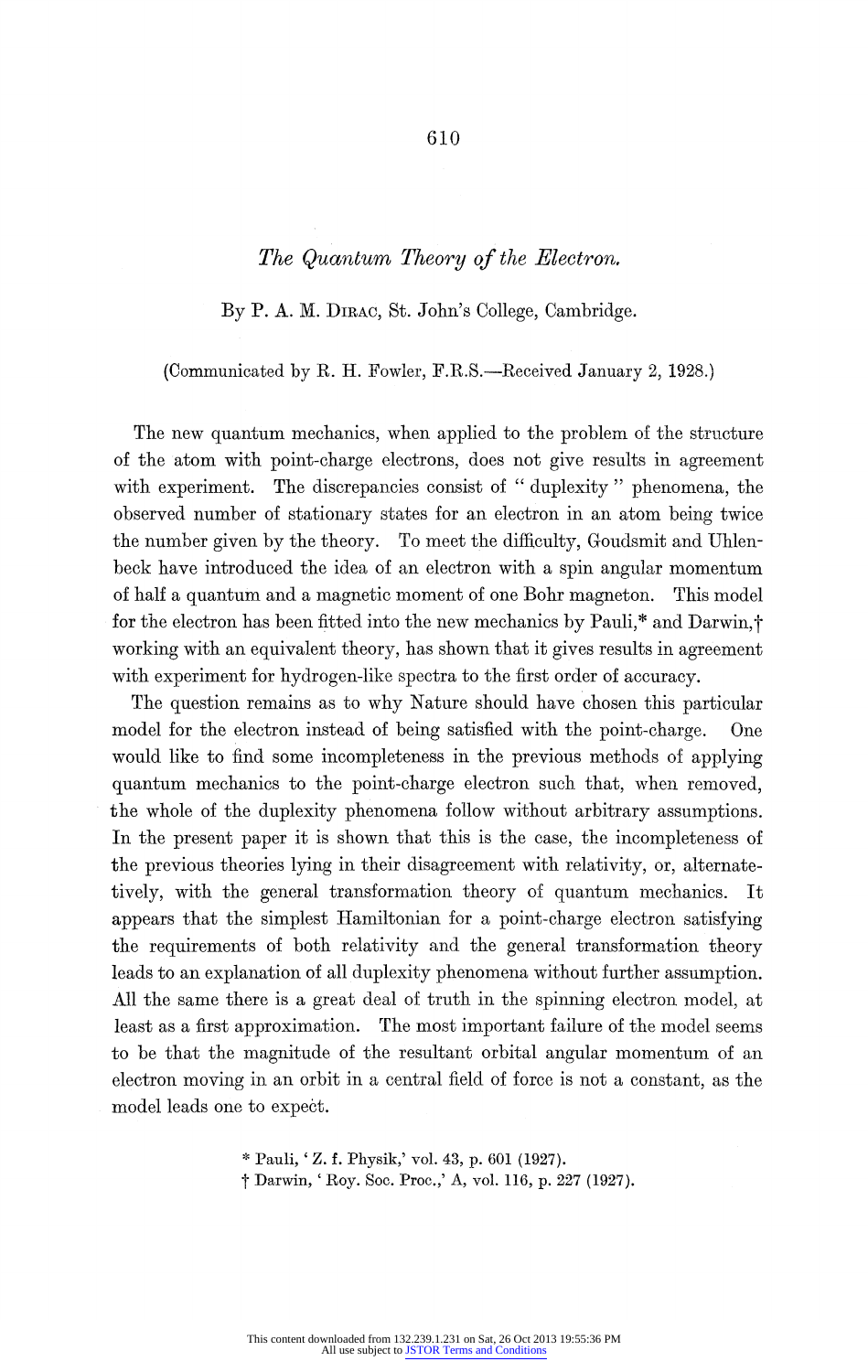#### **Quantum Theory of Electron. 611-**

## **? 1. Previous Relativity Treatments.**

The relativity Hamiltonian according to the classical theory for a point **electron moving in an arbitrary electro-magnetic field with scalar potential Ao and vector potential A is** 

$$
\mathbf{F} \equiv \left(\frac{\mathbf{W}}{c} + \frac{e}{c}\mathbf{A}_0\right)^2 + \left(\mathbf{p} + \frac{e}{c}\mathbf{A}\right)^2 + m^2c^2,
$$

**where p is the momentum vector. It has been suggested by Gordon\* that the operator of the wave equation of the quantum theory should be obtained from this F by the same procedure as in non-relativity theory, namely, by putting** 

$$
W = i\hbar \frac{\partial}{\partial t},
$$
  

$$
p_r = -i\hbar \frac{\partial}{\partial x_r}, \qquad r = 1, 2, 3,
$$

**in it. This gives the wave equation** 

$$
\mathbf{F}\psi \equiv \left[ \left( i\hbar \frac{\partial}{c \partial t} + \frac{e}{c} \mathbf{A}_0 \right)^2 + \Sigma_r \left( -i\hbar \frac{\partial}{\partial x_r} + \frac{e}{c} \mathbf{A}_r \right)^2 + m^2 c^2 \right] \psi = 0, \quad (1)
$$

the wave function  $\psi$  being a function of  $x_1, x_2, x_3, t$ . This gives rise to two **difficulties.** 

The first is in connection with the physical interpretation of  $\psi$ . Gordon, and also independently Klein,<sup>†</sup> from considerations of the conservation theorems, make the assumption that if  $\psi_m$ ,  $\psi_n$  are two solutions

$$
\rho_{mn} = -\frac{e}{2mc^2} \Big\{ i\hbar \left( \psi_m \frac{\partial \psi_n}{\partial t} - \overline{\psi}_n \frac{\partial \psi_m}{\partial t} \right) + 2e \mathbf{A}_0 \psi_m \overline{\psi}_n \Big\}
$$
\n
$$
\mathbf{I}_{mn} = -\frac{e}{2m} \Big\{ -i\hbar \left( \psi_m \text{ grad } \overline{\psi}_n - \overline{\psi}_n \text{ grad } \psi_m \right) + 2\frac{e}{c} \mathbf{A}_m \psi_m \overline{\psi}_n \Big\}
$$

**and** 

**are to be interpreted as the charge and current associated with the transition**   $m \rightarrow n$ . This appears to be satisfactory so far as emission and absorption of **radiation are concerned, but is not so general as the interpretation of the non**relativity quantum mechanics, which has been developed<sup>†</sup> sufficiently to enable **one to answer the question: What is the probability of any dynamical variable** 

**\* Gordon, 'Z. f. Physik,' vol. 40, p. 117 (1926).** 

**p Klein, ' Z. f. Physik,' vol. 41, p. 407 (1927).** 

**: Jordan, 'Z. f. Physik,' vol. 40, p. 809 (1927); Dirac, ' Roy. Soc. Proc.,' A, vol. 113, p. 621 (1927).**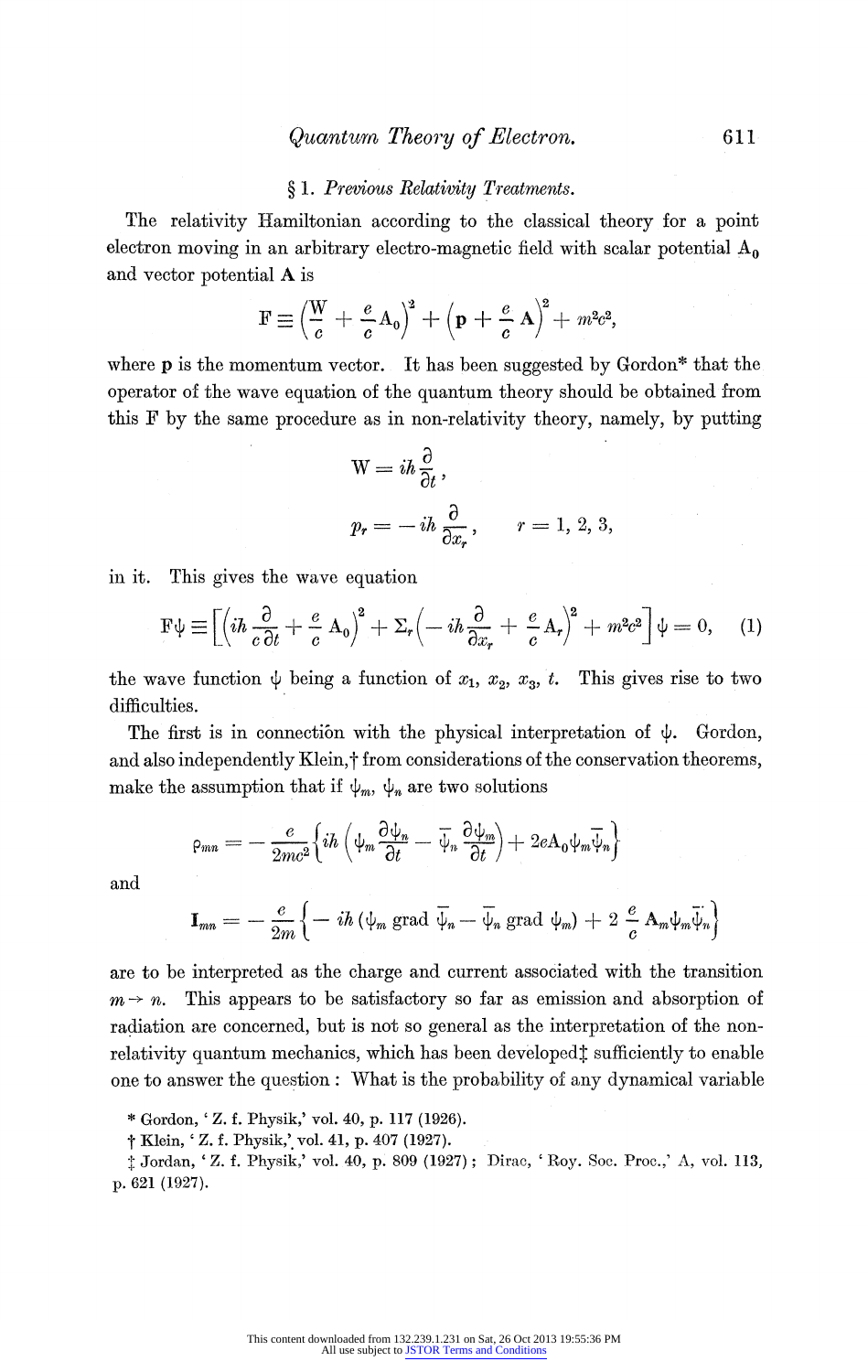**at any specified time having a value lying between any specified limits, when the**  system is represented by a given wave function  $\psi_n$ ? The Gordon-Klein inter**pretation can answer such questions if they refer to the position of the electron**  (by the use of  $\rho_{nn}$ ), but not if they refer to its momentum, or angular momentum **or any other dynamical variable. We should expect the interpretation of the relativity theory to be just as general as that of the non-relativity theory.** 

**The general interpretation of non-relativity quantum mechanics is based on the transformation theory, and is made possible by the wave equation being of the form** 

$$
(\mathbf{H} - \mathbf{W}) \psi = 0,\tag{2}
$$

*i.e.*, being linear in W or  $\partial/\partial t$ , so that the wave function at any time determines **the wave function at any later time. The wave equation of the relativity theory must also be linear in W if the general interpretation is to be possible.** 

**The second difficulty in Gordon's interpretation arises from the fact that if one takes the conjugate imaginary of equation (1), one gets** 

$$
\Big[\Big(-\frac{\text{W}}{c}+\frac{e}{c}\,\text{A}_0\Big)^{\!2}+\Big(-\,\text{p}+\frac{e}{c}\,\text{A}\Big)^{\!2}+m^2c^2\Big]\,\psi=0,
$$

which is the same as one would get if one put  $-e$  for e. The wave equation **(1) thus refers equally well to an electron with charge e as to one with charge - e. If one considers for definiteness the limiting case of large quantum numbers one would find that some of the solutions of the wave equation are wave packets**  moving in the way a particle of charge  $-e$  would move on the classical theory, **while others are wave packets moving in the way a particle of charge e would move classically. For this second class of solutions W has a negative value. One gets over the difficulty on the classical theory by arbitrarily excluding those solutions that have a negative W. One cannot do this on the quantum theory, since in general a perturbation will cause transitions from states with W positive to states with W negative. Such a transition would appear experi**mentally as the electron suddenly changing its charge from  $-e$  to  $e$ , a **phenomenon which has not been observed. The true relativity wave equation should thus be such that its solutions split up into two non-combining sets, referring respectively to the charge**  $-e$  **and the charge**  $e$ **.** 

**In the present paper we shall be concerned only with the removal of the first of these two difficulties. The resulting theory is therefore still only an approximation, but it appears to be good enough to account for all the duplexity phenomena without arbitrary assumptions.**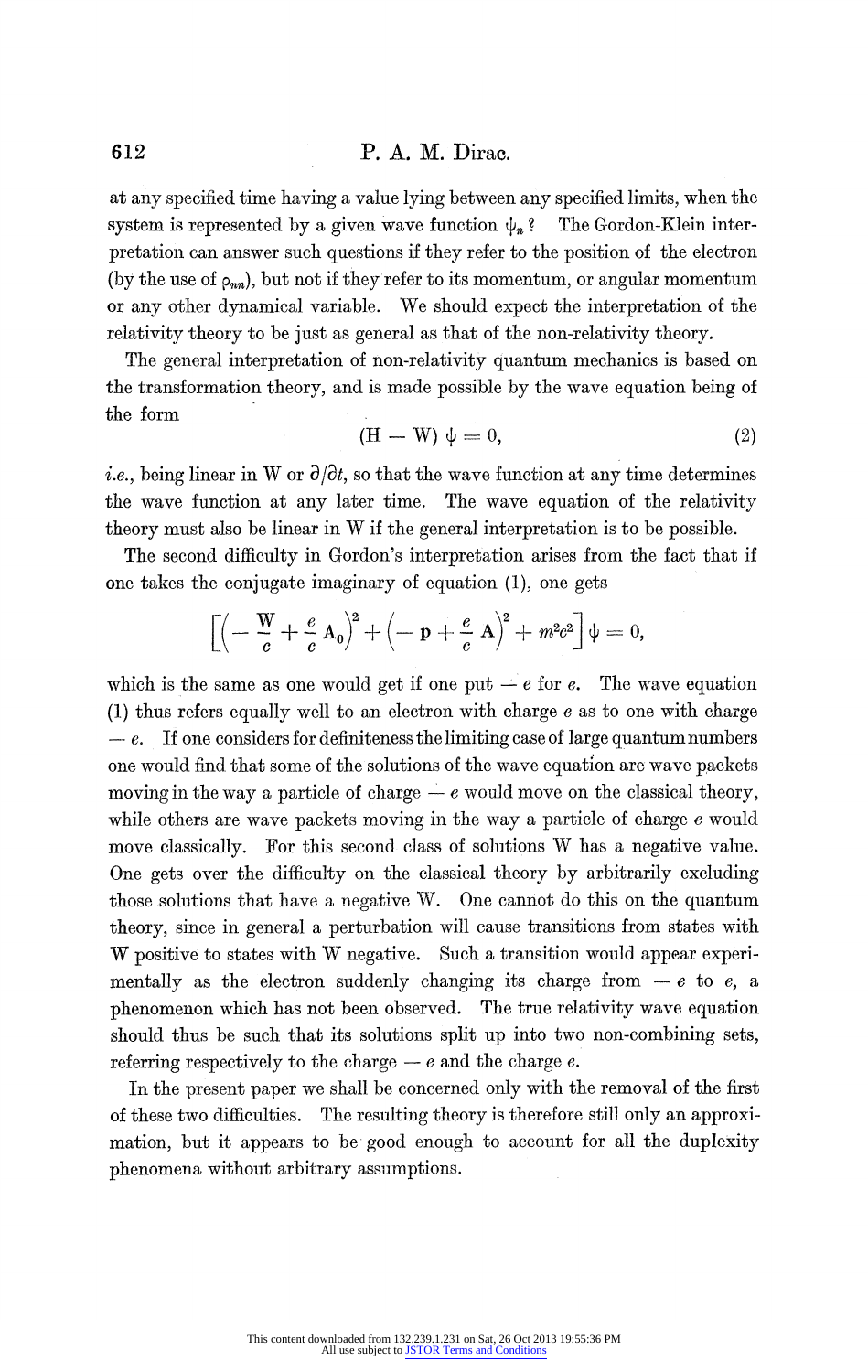## **? 2. The Hamiltonian for No Field.**

**Our problem is to obtain a wave equation of the form (2) which shall be invariant under a Lorentz transformation and shall be equivalent to (1) in the limit of large quantum numbers. We shall consider first the case of no field, when equation (1) reduces to** 

if one puts 
$$
(-p_0^2 + p^2 + m^2 c^2) \psi = 0
$$
 (3)
$$
p_0 = \frac{W}{c} = i\hbar \frac{\partial}{c \partial t}.
$$

The symmetry between  $p_0$  and  $p_1$ ,  $p_2$ ,  $p_3$  required by relativity shows that, since the Hamiltonian we want is linear in  $p_0$ , it must also be linear in  $p_1$ ,  $p_2$ and  $p_3$ . Our wave equation is therefore of the form

$$
(p_0 + \alpha_1 p_1 + \alpha_2 p_2 + \alpha_3 p_3 + \beta) \psi = 0, \qquad (4)
$$

**where for the present all that is known about the dynamical variables or operators**  $\alpha_1, \alpha_2, \alpha_3, \beta$  **is that they are independent of**  $p_0, p_1, p_2, p_3, i.e.,$  **that they** commute with  $t, x_1, x_2, x_3$ . Since we are considering the case of a particle **moving in empty space, so that all points in space are equivalent, we should**  expect the Hamiltonian not to involve t,  $x_1$ ,  $x_2$ ,  $x_3$ . This means that  $\alpha_1$ ,  $\alpha_2$ ,  $\alpha_3$ ,  $\beta$  are independent of t,  $x_1$ ,  $x_2$ ,  $x_3$ , *i.e.*, that they commute with  $p_0$ ,  $p_1$ ,  $p_2$ , **p3. We are therefore obliged to have other dynamical variables besides the**  co-ordinates and momenta of the electron, in order that  $\alpha_1$ ,  $\alpha_2$ ,  $\alpha_3$ ,  $\beta$  may be functions of them. The wave function  $\psi$  must then involve more variables than merely  $x_1$ ,  $x_2$ ,  $x_3$ ,  $t$ .

**Equation (4) leads to** 

$$
0 = (-p_0 + \alpha_1 p_1 + \alpha_2 p_2 + \alpha_3 p_3 + \beta) (p_0 + \alpha_1 p_1 + \alpha_2 p_2 + \alpha_3 p_3 + \beta) \psi
$$
  
= [-p\_0<sup>2</sup> + \Sigma \alpha\_1<sup>2</sup> p\_1<sup>2</sup> + \Sigma (\alpha\_1 \alpha\_2 + \alpha\_2 \alpha\_1) p\_1 p\_2 + \beta<sup>2</sup> + \Sigma (\alpha\_1 \beta + \beta \alpha\_1) p\_1] \psi, (5)

where the  $\Sigma$  refers to cyclic permutation of the suffixes 1, 2, 3. This agrees with **(3) if** 

$$
\begin{aligned}\n\alpha_r^2 &= 1, & \alpha_r \alpha_s + \alpha_s \alpha_r = 0 \quad (r \neq s) \\
\beta^2 &= m^2 c^2, & \alpha_r \beta + \beta \alpha_r = 0\n\end{aligned}\n\bigg\} \quad r, s = 1, 2, 3.
$$

If we put  $\beta = \alpha_4mc$ , these conditions become

$$
\alpha_{\mu}^2 = 1 \qquad \alpha_{\mu}\alpha_{\nu} + \alpha_{\nu}\alpha_{\mu} = 0 \; (\mu \neq \nu) \qquad \mu, \nu = 1, 2, 3, 4. \tag{6}
$$

We can suppose the  $\alpha_{\mu}$ 's to be expressed as matrices in some matrix scheme, the matrix elements of  $\alpha_{\mu}$  being, say,  $\alpha_{\mu}$  ( $\zeta'$   $\zeta''$ ). The wave function  $\psi$  must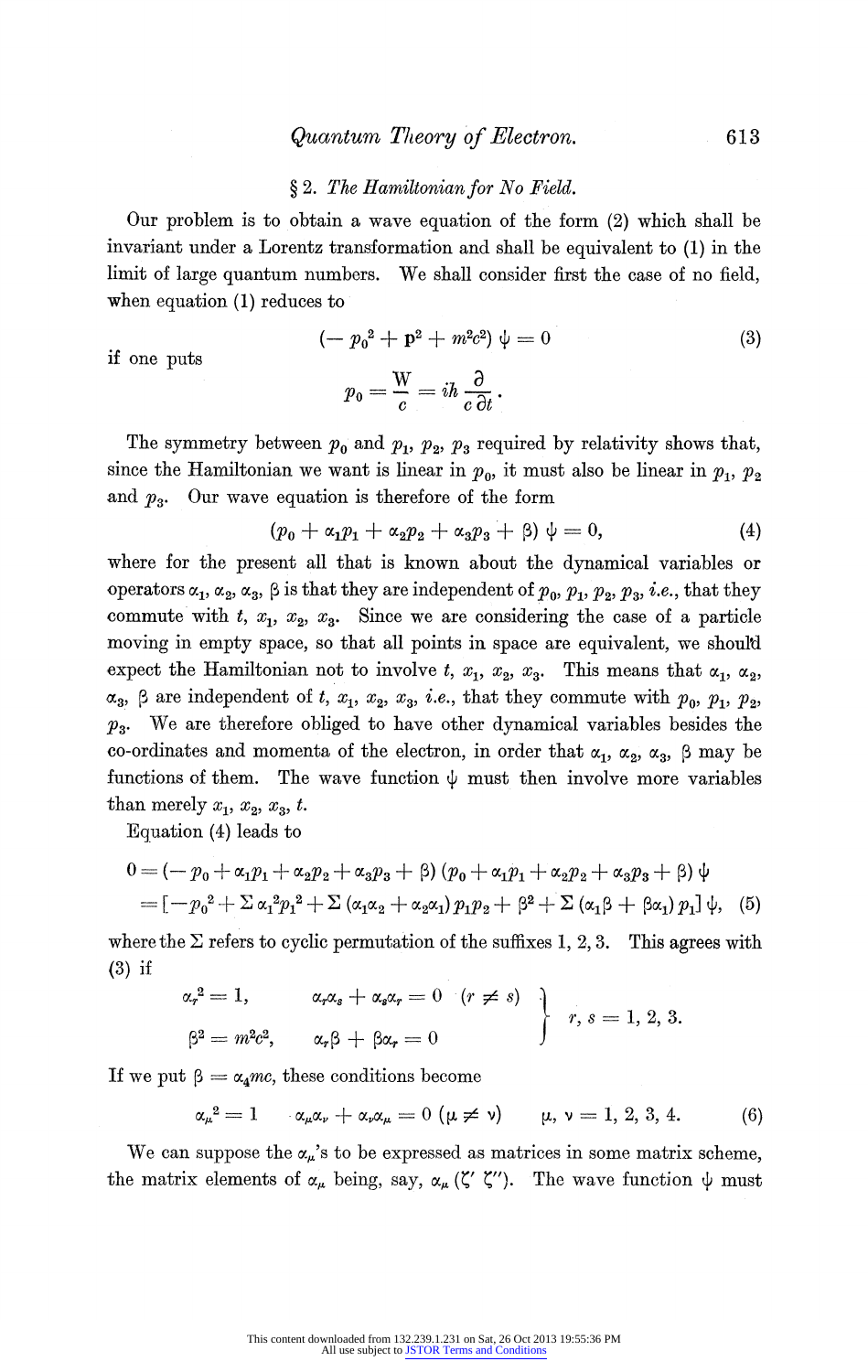now be a function of  $\zeta$  as well as  $x_1, x_2, x_3, t$ . The result of  $\alpha_\mu$  multiplied into  $\psi$ will be a function  $(\alpha_{\mu}\psi)$  of  $x_1, x_2, x_3, t$ ,  $\zeta$  defined by

$$
(\alpha_{\mu}\psi)(x, t, \zeta) = \sum_{\zeta'} \alpha_{\mu} (\zeta \zeta') \psi(x, t, \zeta').
$$

We must now find four matrices  $\alpha_{\mu}$  to satisfy the conditions (6). We make **use of the matrices** 

$$
\sigma_1 = \begin{pmatrix} 0 & 1 \\ 1 & 0 \end{pmatrix} \qquad \sigma_2 = \begin{pmatrix} 0 & -i \\ i & 0 \end{pmatrix} \qquad \sigma_3 = \begin{pmatrix} 1 & 0 \\ 0 & -1 \end{pmatrix}
$$

**which Pauli introduced\* to describe the three components of spin angular momentum. These matrices have just the properties** 

$$
\sigma_r^2 = 1 \qquad \sigma_r \sigma_s + \sigma_s \sigma_r = 0, \qquad (r \neq s), \qquad (7)
$$

that we require for our  $\alpha$ 's. We cannot, however, just take the  $\sigma$ 's to be three of our  $\alpha$ 's, because then it would not be possible to find the fourth. We must extend the  $\sigma$ 's in a diagonal manner to bring in two more rows and columns, so that we can introduce three more matrices  $\rho_1$ ,  $\rho_2$ ,  $\rho_3$  of the same form as  $\sigma_1$ ,  $\sigma_2$ ,  $\sigma_3$ , but referring to different rows and columns, thus:

$$
\sigma_1 = \begin{bmatrix} 0 & 1 & 0 & 0 \\ 1 & 0 & 0 & 0 \\ 0 & 0 & 0 & 1 \\ 0 & 0 & 1 & 0 \end{bmatrix} \quad \sigma_2 = \begin{bmatrix} 0 & -i & 0 & 0 \\ i & 0 & 0 & 0 \\ 0 & 0 & 0 & -i \\ 0 & 0 & i & 0 \end{bmatrix} \quad \sigma_3 = \begin{bmatrix} 1 & 0 & 0 & 0 \\ 0 & -1 & 0 & 0 \\ 0 & 0 & 1 & 0 \\ 0 & 0 & 0 & -1 \end{bmatrix},
$$
  
\n
$$
\rho_1 = \begin{bmatrix} 0 & 0 & 1 & 0 \\ 0 & 0 & 0 & 1 \\ 1 & 0 & 0 & 0 \\ 0 & 1 & 0 & 0 \end{bmatrix} \quad \rho_2 = \begin{bmatrix} 0 & 0 & -i & 0 \\ 0 & 0 & -i & 0 \\ 0 & 0 & 0 & -i \\ i & 0 & 0 & 0 \\ 0 & i & 0 & 0 \end{bmatrix} \quad \rho_3 = \begin{bmatrix} 1 & 0 & 0 & 0 \\ 0 & 1 & 0 & 0 \\ 0 & 1 & 0 & 0 \\ 0 & 0 & -1 & 0 \\ 0 & 0 & 0 & -1 \end{bmatrix}.
$$

The  $\rho$ 's are obtained from the  $\sigma$ 's by interchanging the second and third rows, **and the second and third columns. We now have, in addition to equations (7)** 

and also 
$$
\rho_r^2 = 1 \qquad \rho_r \rho_s + \rho_s \rho_r = 0 \qquad (r \neq s),
$$

$$
\rho_r \sigma_t = \sigma_t \rho_r. \qquad (7')
$$

**\* Pauli, loc. cit.** 

**614**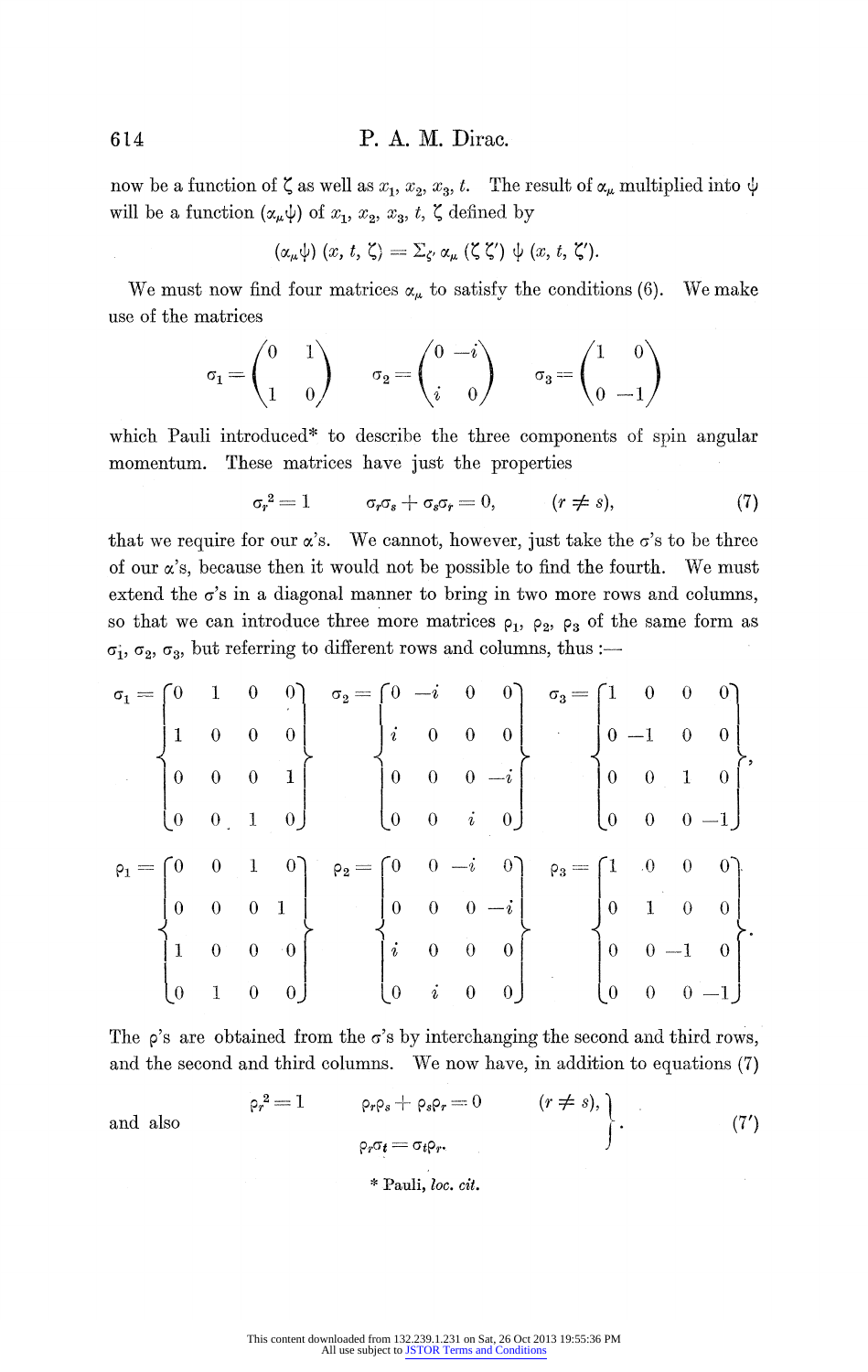**If we now take** 

 $\alpha_1 = \rho_1 \sigma_1, \quad \alpha_2 = \rho_1 \sigma_2, \quad \alpha_3 = \rho_1 \sigma_3, \quad \alpha_4 = \rho_3,$ 

**all the conditions (6) are satisfied, e.g.,** 

$$
\alpha_1^2 = \rho_1 \sigma_1 \rho_1 \sigma_1 = \rho_1^2 \sigma_1^2 = 1
$$
  

$$
\alpha_1 \alpha_2 = \rho_1 \sigma_1 \rho_1 \sigma_2 = \rho_1^2 \sigma_1 \sigma_2 = -\rho_1^2 \sigma_2 \sigma_1 = -\alpha_2 \alpha_1.
$$

**The following equations are to be noted for later reference** 

$$
\rho_1 \rho_2 = i \rho_3 = -\rho_2 \rho_1 \n\sigma_1 \sigma_2 = i \sigma_3 = -\sigma_2 \sigma_1
$$
\n(8)

**together with the equations obtained by cyclic permutation of the suffixes.** 

**The wave equation (4) now takes the form** 

$$
[p_0 + \rho_1 (\sigma, \mathbf{p}) + \rho_3 m c] \psi = 0,\tag{9}
$$

where  $\sigma$  denotes the vector  $(\sigma_1, \sigma_2, \sigma_3)$ .

# **? 3. Proof of Invariance under a Lorentz Transformation.**

Multiply equation (9) by  $\rho_3$  on the left-hand side. It becomes, with the help **of.(8),** 

$$
[\rho_3 p_0 + i \rho_2 (\sigma_1 p_1 + \sigma_2 p_2 + \sigma_3 p_3) + mc] \psi = 0.
$$

**Putting** 

$$
p_{\mathbf{0}}\!=\!ip_{\mathbf{4}},
$$

**we have** 

$$
\rho_3 = \gamma_4, \qquad \rho_2 \sigma_r = \gamma_r, \qquad r = 1, 2, 3,
$$
\n
$$
[i\Sigma \gamma_\mu p_\mu + mc] \psi = 0, \qquad \mu = 1, 2, 3, 4.
$$
\n(11)

The  $p_\mu$  transform under a Lorentz transformation according to the law  $\,$ 

$$
p_{\mu}^{\prime}=\Sigma_{\nu}a_{\mu\nu}p_{\nu},
$$

where the coefficients  $a_{\mu\nu}$  are c-numbers satisfying

$$
\Sigma_{\mu} a_{\mu\nu} a_{\mu\tau} = \delta_{\nu\tau}, \qquad \Sigma_{\tau} a_{\mu\tau} a_{\nu\tau} = \delta_{\mu\nu}.
$$

**The wave equation therefore transforms into** 

$$
[i\Sigma \gamma_{\mu}^{\prime} p_{\mu}^{\prime} + mc] \psi = 0,
$$
\n
$$
\gamma_{\mu}^{\prime} = \Sigma_{\nu} a_{\mu\nu} \gamma_{\nu}.
$$
\n(12)

**where** 

Now the  $\gamma_{\mu}$ , like the  $\alpha_{\mu}$ , satisfy

$$
\gamma_{\mu}^2=1, \qquad \gamma_{\mu}\gamma_{\nu}+\gamma_{\nu}\gamma_{\mu}=0, \qquad (\mu \neq \nu).
$$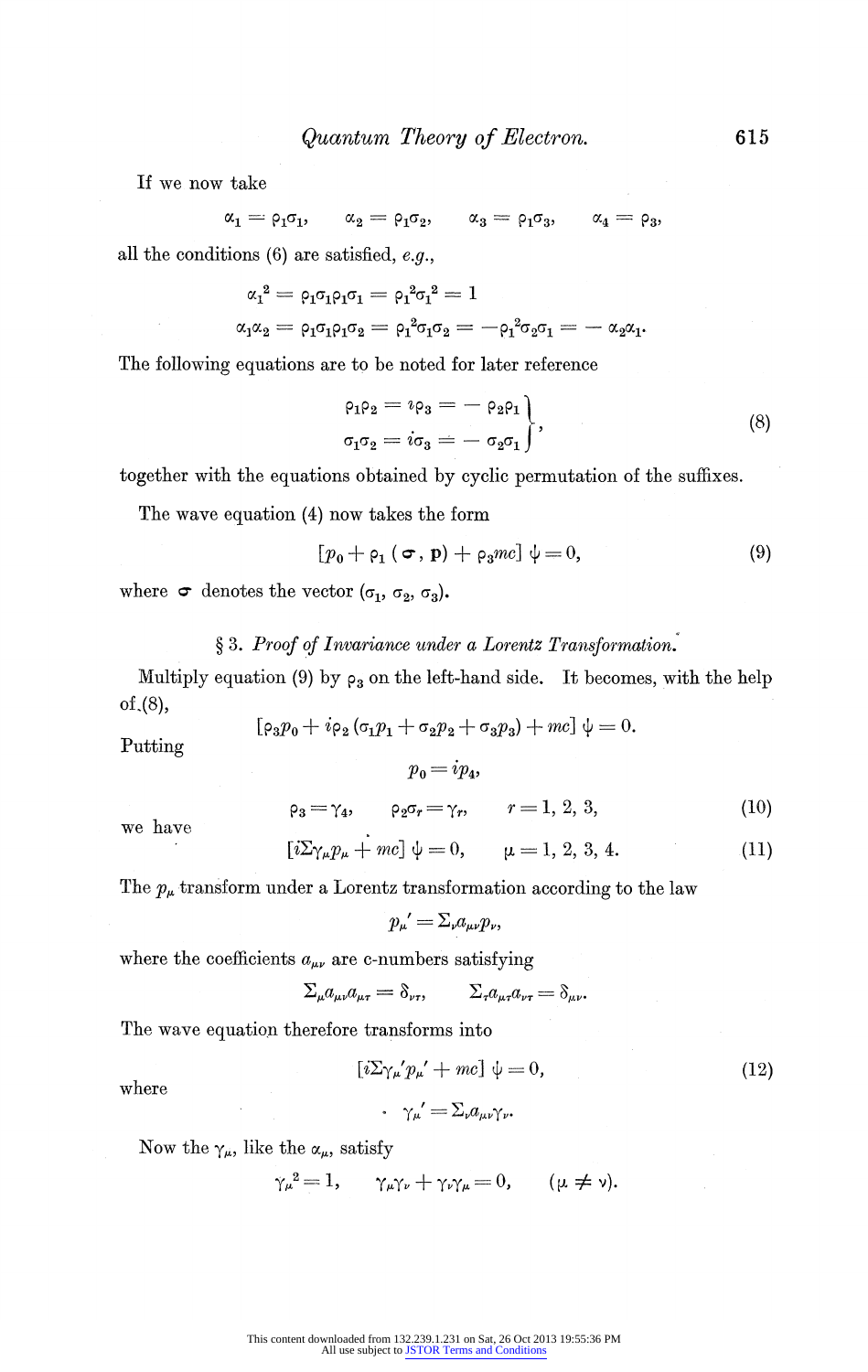**These relations can be summed up in the single equation** 

$$
\gamma_{\mu}\gamma_{\nu} + \gamma_{\nu}\gamma_{\mu} = 2\delta_{\mu\nu}.
$$

$$
\gamma_{\mu}\gamma_{\nu}' + \gamma_{\nu}'\gamma_{\mu}' = \Sigma_{\tau\lambda} a_{\mu\tau} a_{\nu\lambda} (\gamma_{\tau}\gamma_{\lambda} + \gamma_{\lambda}\gamma_{\tau})
$$

$$
= 2\Sigma_{\tau\lambda} a_{\mu\tau} a_{\nu\lambda} \delta_{\tau\lambda}
$$

$$
= 2\Sigma_{\tau} a_{\mu\tau} a_{\nu\tau} = 2\delta_{\mu\nu}.
$$

Thus the  $\gamma_{\mu}$ ' satisfy the same relations as the  $\gamma_{\mu}$ . Thus we can put, analogously **to (10)** 

$$
\gamma_4^{'}=\rho_3^{'}\qquad \quad \gamma_r^{'}=\rho_2^{'}\sigma_r^{'}
$$

where the  $\rho$ 's and  $\sigma$ 's are easily verified to satisfy the relations corresponding  $\text{to } (7), (7') \text{ and } (8), \text{ if } \rho_2' \text{ and } \rho_1' \text{ are defined by } \rho_2' = -\,i\gamma_1'\gamma_2'\gamma_3', \, \rho_1' = -\,i\rho_2'\rho_3'$ 

We shall now show that, by a canonical transformation, the  $\rho$ 's and  $\sigma$ 's may be brought into the form of the  $\rho$ 's and  $\sigma$ 's. From the equation  $\rho_3'^2 = 1$ , it follows that the only possible characteristic values for  $\rho_3'$  are  $\pm 1$ . If one applies to  $\rho_3'$  a canonical transformation with the transformation function  $\rho_1'$ , **the result is** 

$$
\rho_1' \rho_3' (\rho_1')^{-1} = - \rho_3' \rho_1' (\rho_1')^{-1} = - \rho_3'.
$$

**Since characteristic values are not changed by a canonical transformation,**   $p_3'$  must have the same characteristic values as  $-\rho_3'$ . Hence the characteristic values of  $\rho_3'$  are  $+1$  twice and  $-1$  twice. The same argument applies to each of the other  $\rho$ ''s, and to each of the  $\sigma$ ''s.

Since  $\rho_3'$  and  $\sigma_3'$  commute, they can be brought simultaneously to the diagonal **form by a canonical transformation. They will then have for their diagonal elements each + 1 twice and - 1 twice. Thus, by suitably rearranging the rows and columns, they can be brought into the form**  $\rho_3$  **and**  $\sigma_3$  **respectively.** (The possibility  $\rho_3' = \pm \sigma_3'$  is excluded by the existence of matrices that **commute with one but not with the other.)** 

**Any matrix containing four rows and columns can be expressed as** 

$$
c + \Sigma_r c_r \sigma_r + \Sigma_r c_r' \rho_r + \Sigma_{rs} c_{rs} \rho_r \sigma_s \tag{13}
$$

where the sixteen coefficients  $c, c_r, c_r', c_{rs}$  are c-numbers. By expressing  $\sigma_1'$ in this way, we see, from the fact that it commutes with  $\rho_3' = \rho_3$  and anticommutes\* with  $\sigma_3' = \sigma_3$ , that it must be of the form

$$
\sigma_1' = c_1 \sigma_1 + c_2 \sigma_2 + c_{31} \rho_3 \sigma_1 + c_{32} \rho_3 \sigma_2,
$$

\* We say that a anticommutes with b when  $ab = -ba$ .

**We have**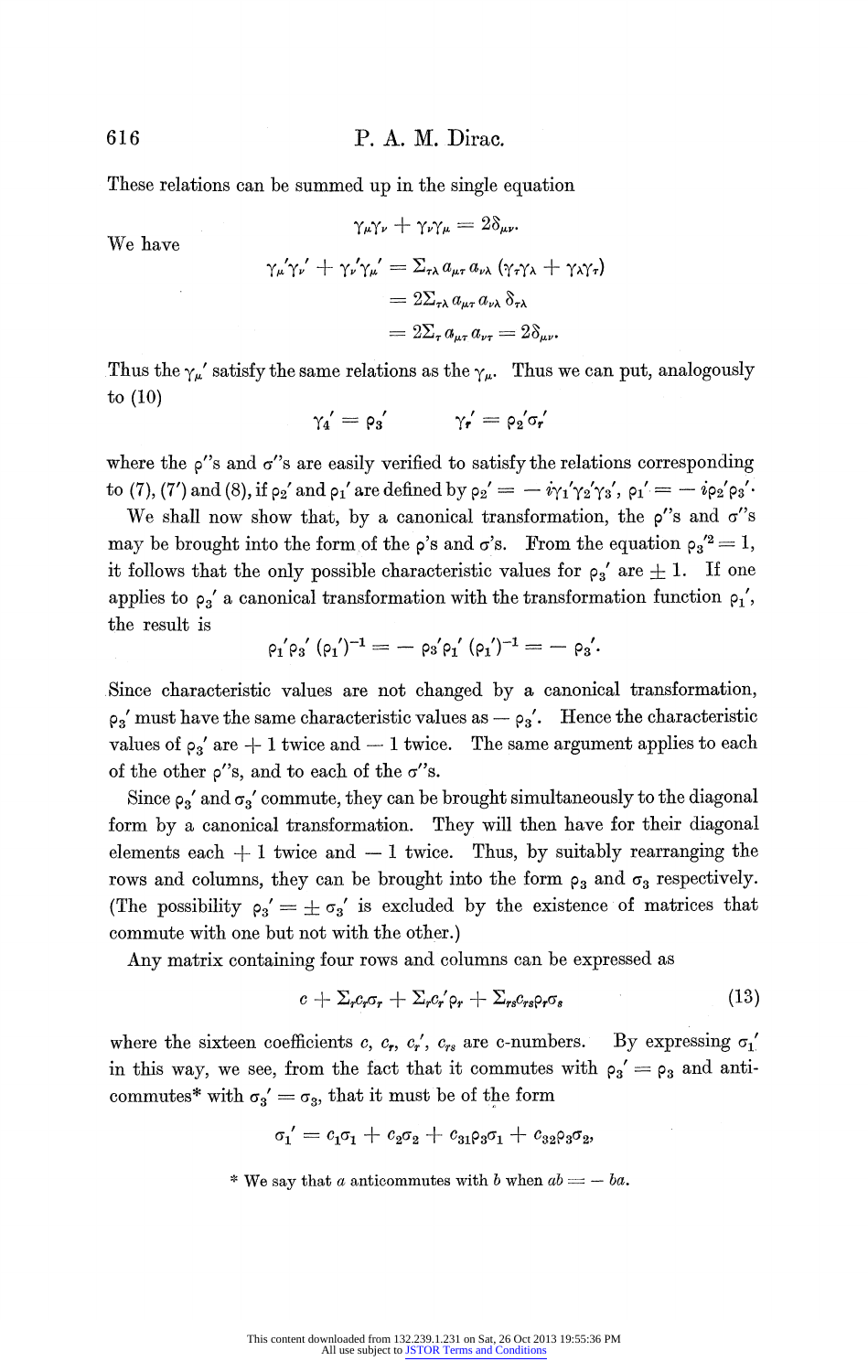**i.e., of the form** 

$$
\sigma_1' = \begin{bmatrix} 0 & a_{12} & 0 & 0 \\ a_{21} & 0 & 0 & 0 \\ 0 & 0 & 0 & a_{34} \\ 0 & 0 & a_{43} & 0 \end{bmatrix}
$$

The condition  $\sigma_1^2 = 1$  shows that  $a_{12}a_{21} = 1$ ,  $a_{34}a_{43} = 1$ . If we now apply the canonical transformation : first row to be multiplied by  $(a_{21}/a_{12})^{\frac{1}{2}}$  and third row to be multiplied by  $(a_{43}/a_{34})^{\frac{1}{2}}$ , and first and third columns to be divided by the same expressions,  $\sigma_1'$  will be brought into the form of  $\sigma_1$ , and the diagonal matrices  $\sigma_3'$  and  $\rho_3'$  will not be changed.

If we now express  $\rho_1'$  in the form (13) and use the conditions that it commutes with  $\sigma_1' = \sigma_1$  and  $\sigma_3' = \sigma_3$  and anticommutes with  $\rho_3' = \rho_3$ , we see that it **must be of the form** 

$$
\rho_1'=c_1{'}\rho_1+c_2{'}\rho_2.
$$

The condition  $\rho_1'^2 = 1$  shows that  $c_1'^2 + c_2'^2 = 1$ , or  $c_1' = \cos \theta$ ,  $c_2' = \sin \theta$ . Hence  $\rho_1'$  is of the form

$$
\rho_1' = \begin{bmatrix} 0 & 0 & e^{-i\theta} & 0 \\ 0 & 0 & 0 & e^{-i\theta} \\ e^{i\theta} & 0 & 0 & 0 \\ 0 & e^{i\theta} & 0 & 0 \end{bmatrix}
$$

**If we now apply the canonical transformation: first and second rows to be**  multiplied by  $e^{i\theta}$  and first and second columns to be divided by the same expression,  $\rho_1'$  will be brought into the form  $\rho_1$ , and  $\sigma_1$ ,  $\sigma_3$ ,  $\rho_3$  will not be altered.  $\rho_2'$  and  $\sigma_2'$  must now be of the form  $\rho_2$  and  $\sigma_2$ , on account of the relations  $i\varphi_{2}^{\prime} = \varphi_{3}^{\prime}\varphi_{1}^{\prime}, i\sigma_{2}^{\prime} = \sigma_{3}^{\prime}\sigma_{1}^{\prime}.$ 

**Thus by a succession of canonical transformations, which can be combined**  to form a single canonical transformation, the  $\rho$ 's and  $\sigma$ 's can be brought into the form of the  $\rho$ 's and  $\sigma$ 's. The new wave equation (12) can in this way be **brought back into the form of the original wave equation (11) or (9), so that the results that follow from this original wave equation must be independent of the frame of reference used.**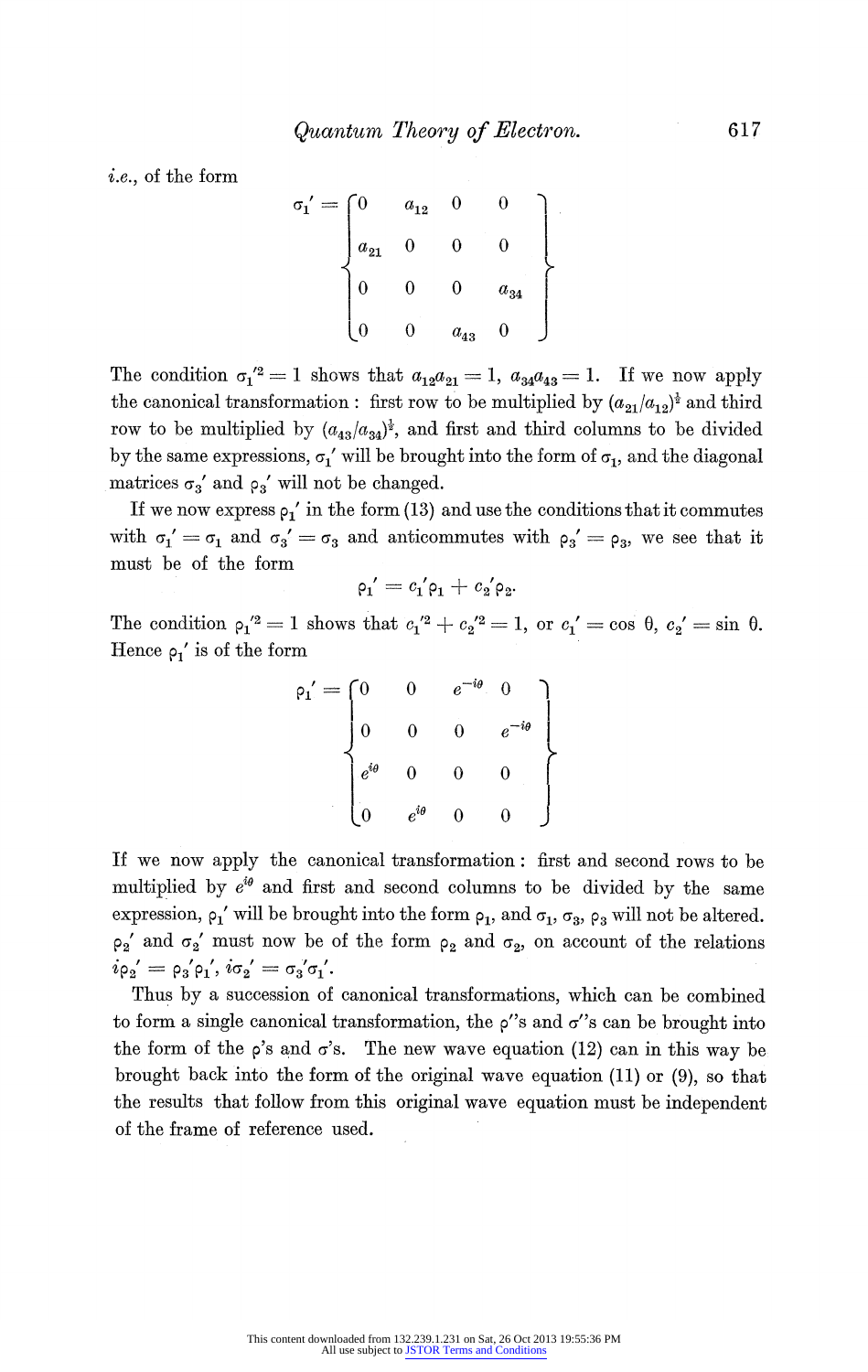## **? 4. The Hamiltonian for an Arbitrary Field.**

**To obtain the Hamiltonian for an electron in an electromagnetic field with**  scalar potential  $A_0$  and vector potential A, we adopt the usual procedure of substituting  $p_0 + e/c$ . A<sub>0</sub> for  $p_0$  and  $\mathbf{p} + e/c$ . A for  $\mathbf{p}$  in the Hamiltonian **for no field. From equation (9) we thus obtain** 

$$
\left[p_0 + \frac{e}{c}\mathbf{A}_0 + \rho_1\left(\boldsymbol{\sigma}, \mathbf{p} + \frac{e}{c}\mathbf{A}\right) + \rho_3 mc\right]\psi = 0.
$$
 (14)

**This wave equation appears to be sufficient to account for all the duplexity phenomena.** On account of the matrices  $\rho$  and  $\sigma$  containing four rows and **columns, it will have four times as many solutions as the non-relativity wave equation, and twice as many as the previous relativity wave equation (1).**  Since half the solutions must be rejected as referring to the charge  $+e$  on the **electron, the correct number will be left to account for duplexity phenomena. The proof given in the preceding section of invariance under a Lorentz transformation applies equally well to the more general wave equation (14).** 

**We can obtain a rough idea of how (14) differs from the previous relativity wave equation (1) by multiplying it up analogously to (5). This gives, if we write e' for e/c** 

$$
0 = [- (p_0 + e'A_0) + \rho_1 (\sigma, \mathbf{p} + e'A) + \rho_3 mc]
$$
  
 
$$
\times [(p_0 + e'A_0) + \rho_1 (\sigma, \mathbf{p} + e'A) + \rho_3 mc] \psi
$$
  

$$
= [- (p_0 + e'A_0)^2 + (\sigma, \mathbf{p} + e'A)^2 + m^2 c^2
$$
  

$$
+ \rho_1 \{ (\sigma, \mathbf{p} + e'A)(p_0 + e'A_0) - (p_0 + e'A_0) (\sigma, \mathbf{p} + e'A) \} ] \psi.
$$
 (15)

We now use the general formula, that if **B** and **C** are any two vectors that commute with  $\sigma$ 

$$
(\sigma, B) (\sigma, C) = \sum \sigma_1^2 B_1 C_1 + \sum (\sigma_1 \sigma_2 B_1 C_2 + \sigma_2 \sigma_1 B_2 C_1)
$$
  
= 
$$
(B, C) + i \sum \sigma_3 (B_1 C_2 - B_2 C_1)
$$
  
= 
$$
(B, C) + i (\sigma, B \times C).
$$
 (16)

Taking  $B = C = p + e^t A$ , we find

$$
(\sigma, \mathbf{p} + e'\mathbf{A})^2 = (\mathbf{p} + e'\mathbf{A})^2 + i \Sigma \sigma_3
$$
  

$$
[(p_1 + e'\mathbf{A}_1)(p_2 + e'\mathbf{A}_2) - (p_2 + e'\mathbf{A}_2)(p_1 + e'\mathbf{A}_1)]
$$
  

$$
= (\mathbf{p} + e'\mathbf{A})^2 + he'(\sigma, \text{ curl } \mathbf{A}).
$$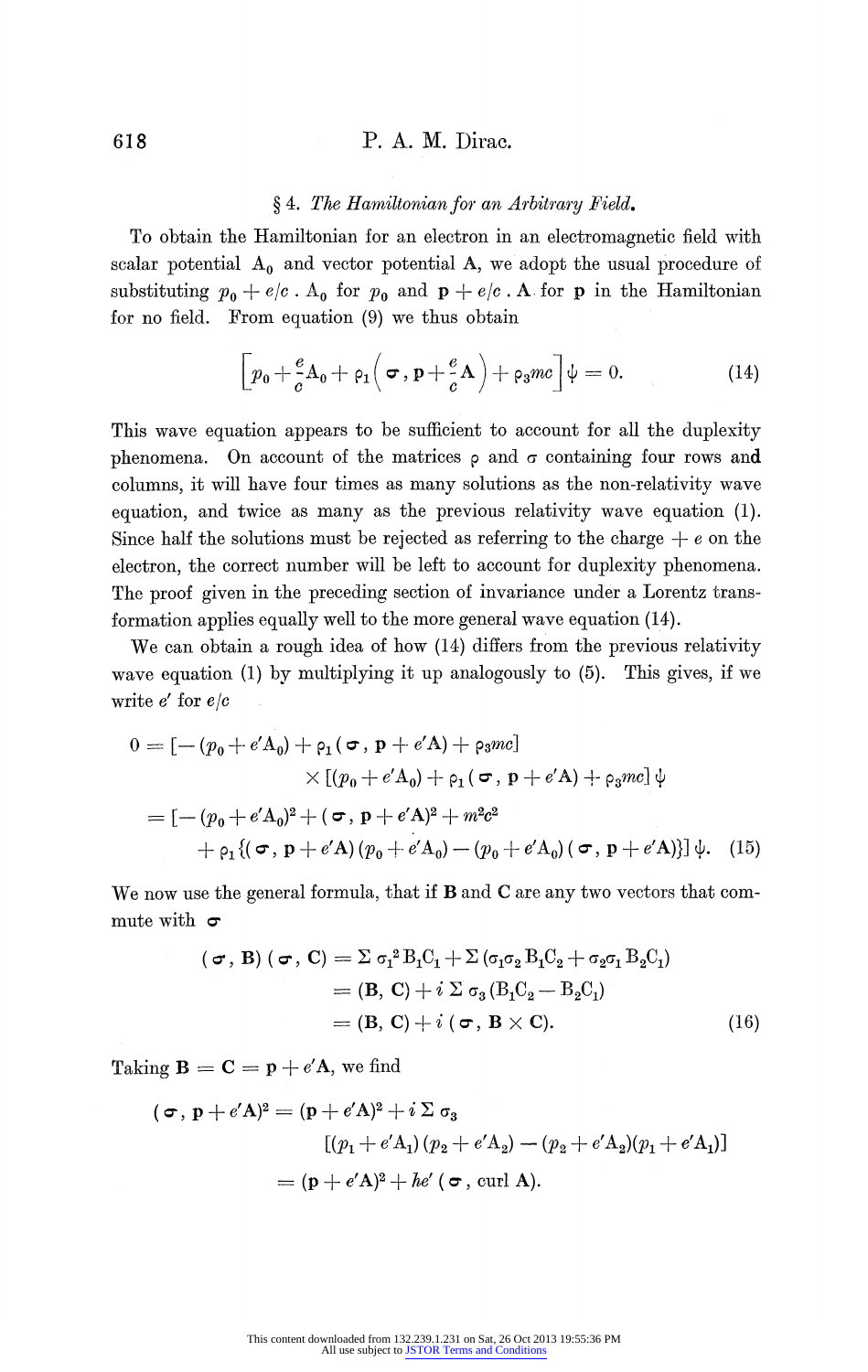**Thus (15) becomes** 

$$
0 = \left[ -(p_0 + e'\mathbf{A}_0)^2 + (\mathbf{p} + e'\mathbf{A})^2 + m^2c^2 + e'h (\sigma, \text{ curl }\mathbf{A}) \right]
$$

$$
-ie'h\rho_1(\sigma, \text{grad }\mathbf{A}_0 + \frac{1}{c}\frac{\partial \mathbf{A}}{\partial t}) \right] \psi
$$

$$
= \left[ -(p_0 + e'\mathbf{A}_0)^2 + (\mathbf{p} + e'\mathbf{A})^2 + m^2c^2 + e'h (\sigma, \mathbf{H}) + ie'h\rho_1(\sigma, \mathbf{E}) \right] \psi,
$$

**where E and H are the electric and magnetic vectors of the field.** 

**This differs from (1) by the two extra terms** 

$$
\tfrac{eh}{c}(\,\textbf{\textit{\texttt{\char'42}}}, \textbf{H}) + \tfrac{ieh}{c}\, \rho_1 \,(\,\textbf{\textit{\texttt{\char'42}}}, \textbf{E})
$$

**in F. These two terms, when divided by the factor 2m, can be regarded as the additional potential energy of the electron due to its new degree of freedom. The electron will therefore behave as though it has a magnetic moment eh/2mc. o**and an electric moment  $ieh/2mc \cdot \rho_1 \sigma$ . This magnetic moment is just that **assumed in the Spinning electron model. The electric moment, being a pure imaginary, we should not expect to appear in the model. It is doubtful whether the electric moment has any physical meaning, since the Hamiltonian in (14) that we started from is real, and the imaginary part only appeared when we multiplied it up in an artificial way in order to make it resemble the Hamiltonian of previous theories.** 

### **? 5. The Angular Momentum Integrals for Motion in a Central Field.**

**We shall consider in greater detail the motion of an electron in a central**  field of force. We put  $A = 0$  and  $e'A_0 = V(r)$ , an arbitrary function of the **radius r, so that the Hamiltonian in (14) becomes** 

$$
\mathbf{F} \equiv p_0 + \mathbf{V} + \rho_1(\boldsymbol{\sigma}, \mathbf{p}) + \rho_3 mc.
$$

We shall determine the periodic solutions of the wave equation  $F \psi = 0$ , which means that  $p_0$  is to be counted as a parameter instead of an operator; it is, in **fact, just 1/c times the energy level.** 

**We shall first find the angular momentum integrals of the motion. The orbital angular momentum m is defined by** 

$$
m=x\times p,
$$

**and satisfies the following " Vertauschungs " relations** 

$$
m_1x_1 - x_1m_1 = 0, \t m_1x_2 - x_2m_1 = ihx_3
$$
  
\n
$$
m_1p_1 - p_1m_1 = 0, \t m_1p_2 - p_2m_1 = ihp_3
$$
  
\n
$$
m \times m = ihm, \t m^2m_1 - m_1m^2 = 0,
$$
\n(17)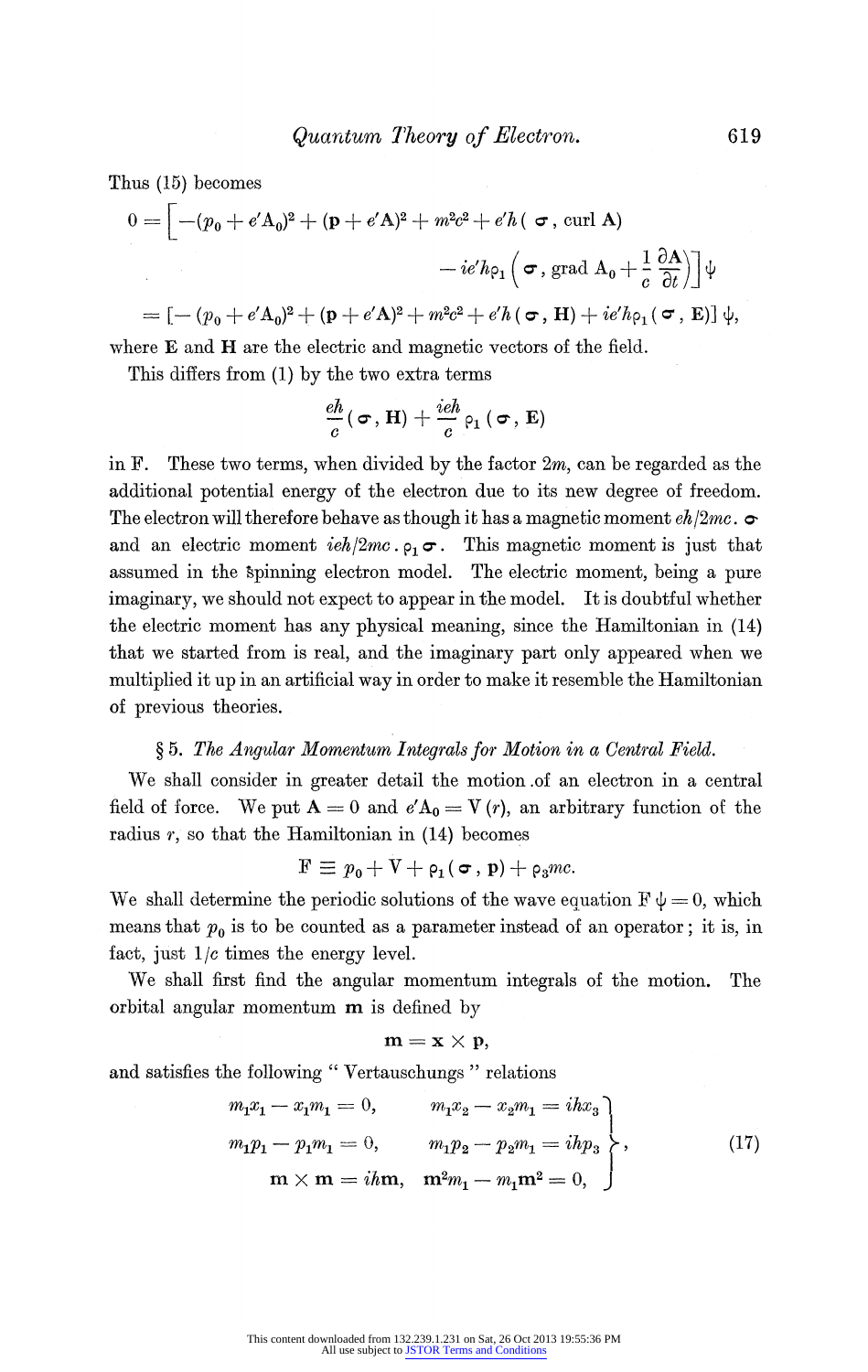**together with similar relations obtained by permuting the suffixes. Also m**  commutes with  $r$ , and with  $p_r$ , the momentum canonically conjugate to  $r$ .

**We have** 

$$
m_1\mathbf{F} - \mathbf{F}m_1 = \rho_1 \{m_1 (\sigma, \mathbf{p}) - (\sigma, \mathbf{p}) m_1\}
$$
  
=  $\rho_1 (\sigma, m_1\mathbf{p} - \mathbf{p}m_1)$   
=  $i\hbar \rho_1 (\sigma_2 p_3 - \sigma_3 p_2),$ 

**and so** 

 $mF - Fm = ih_{\rho}, \sigma \times p.$  (18)

**Thus m is not a constant of the motion. We have further** 

$$
\sigma_1 \mathbf{F} - \mathbf{F} \sigma_1 = \rho_1 \{ \sigma_1 (\sigma, \mathbf{p}) - (\sigma, \mathbf{p}) \sigma_1 \}
$$
  
=  $\rho_1 (\sigma_1 \sigma - \sigma \sigma_1, \mathbf{p})$   
=  $2i \rho_1 (\sigma_3 p_2 - \sigma_2 p_3),$ 

**with the help of (8), and so** 

$$
\sigma F - F \sigma = -2i\rho_1 \sigma \times p.
$$

**Hence** 

$$
(\mathbf{m} + \frac{1}{2}h\,\boldsymbol{\sigma})\,\mathbf{F} - \mathbf{F}\,(\mathbf{m} + \frac{1}{2}h\,\boldsymbol{\sigma}) = 0.
$$

Thus  $m + \frac{1}{2}h \sigma (= M \text{ say})$  is a constant of the motion. We can interpret this **result** by saying that the electron has a spin angular momentum of  $\frac{1}{2}h \sigma$ , which, **added to the orbital angular momentum m, gives the total angular momentum M, which is a constant of the motion.** 

**The Vertauschungs relations (17) all hold when M's are written for the m's. In particular** 

$$
\mathbf{M} \times \mathbf{M} = i\hbar \mathbf{M} \quad \text{and} \quad \mathbf{M}^2 \mathbf{M}_3 = \mathbf{M}_3 \mathbf{M}^2.
$$

**M3 will be an action variable of the system. Since the characteristic values of**   $m_3$  must be integral multiples of  $h$  in order that the wave function may be **single-valued, the characteristic values of M3 must be half odd integral multiples of h. If we put** 

$$
\mathbf{M}^2 = (j^2 - \frac{1}{4})h^2,\tag{19}
$$

 $j$  will be another quantum number, and the characteristic values of  $M<sub>3</sub>$  will extend from  $(j - \frac{1}{2}) h$  to  $(-j + \frac{1}{2}) h$ .\* Thus j takes integral values.

**One easily verifies from (18) that m2 does not commute with F, and is thus not a constant of the motion. This makes a difference between the present theory and the previous spinning electron theory, in which m2 is constant,**  and defines the azimuthal quantum number  $k$  by a relation similar to  $(19)$ . We shall find that our  $j$  plays the same part as the  $k$  of the previous theory.

**\* See ' Roy. Soc. Proc.,' A, vol. 111, p. 281 (1926).** 

**620**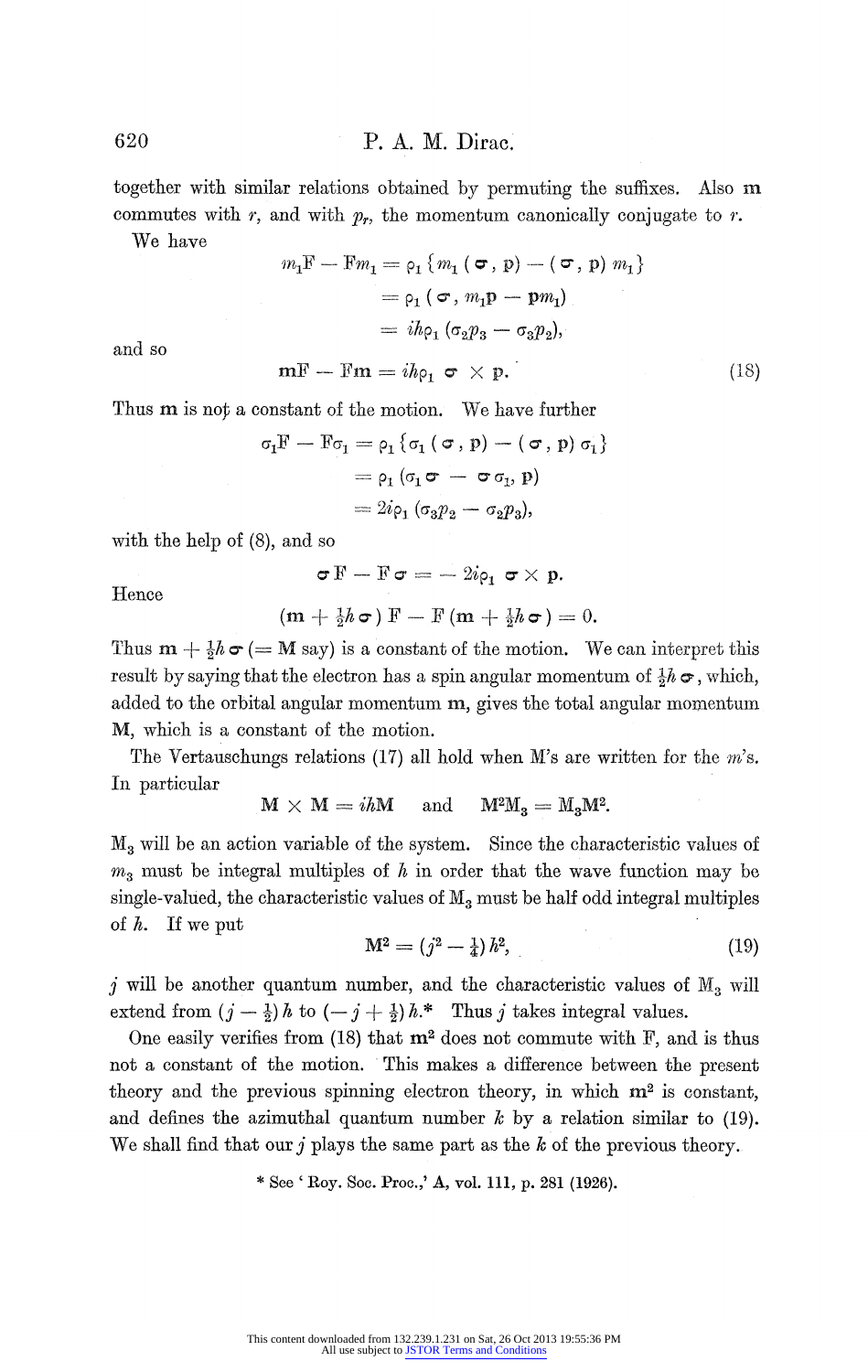## **? 6. The Energy Levels for Motion in a Central Field.**

**We shall now obtain the wave equation as a differential equation in r, with the variables that specify the orientation of the whole system removed. We can do this by the use only of elementary non-commutative algebra in the following way.** 

In formula (16) take 
$$
\mathbf{B} = \mathbf{C} = \mathbf{m}
$$
. This gives  
\n
$$
(\mathbf{\dot{\sigma}}, \mathbf{m})^2 = \mathbf{m}^2 + i (\mathbf{\dot{\sigma}}, \mathbf{m} \times \mathbf{m})
$$
\n
$$
= (\mathbf{m} + \frac{1}{2}h \mathbf{\dot{\sigma}})^2 - h (\mathbf{\dot{\sigma}}, \mathbf{m}) - \frac{1}{4}h^2 \mathbf{\dot{\sigma}}^2 - h (\mathbf{\dot{\sigma}}, \mathbf{m})
$$
\n
$$
= \mathbf{M}^2 - 2h (\mathbf{\dot{\sigma}}, \mathbf{m}) - \frac{3}{4}h^2.
$$
\n(20)

**Hence** 

$$
\{(\sigma, m) + h\}^2 = M^2 + \frac{1}{4}h^2 = j^2h^2.
$$

Up to the present we have defined j only through  $j^2$ , so that we could now, if we liked, take jh equal to  $(\sigma, m) + h$ . This would not be convenient since we want j to be a constant of the motion while  $(\sigma, m) + h$  is not, although its **square is. We have, in fact, by another application of (16),** 

$$
(\sigma, m) (\sigma, p) = i (\sigma, m \times p)
$$

since  $(m, p) = 0$ , and similarly

$$
(\sigma, p) (\sigma, m) = i (\sigma, p \times m),
$$

**so that** 

$$
(\sigma, m) (\sigma, p) + (\sigma, p) (\sigma, m) = i \Sigma \sigma_1 (m_2 p_3 - m_3 p_2 + p_2 m_3 - p_3 m_2)
$$
  
=  $i \Sigma \sigma_1 \cdot 2ih p_1 = -2h (\sigma, p),$ 

**or** 

**and from (21)** 

$$
\{(\boldsymbol{\sigma},\,\mathbf{m})+h\}(\,\boldsymbol{\sigma},\,\mathbf{p})+(\boldsymbol{\sigma},\,\mathbf{p})\,\{(\boldsymbol{\sigma},\,\mathbf{m})+h\}=0.
$$

Thus  $(\sigma, m) + h$  anticommutes with one of the terms in F, namely,  $\rho_1 (\sigma, p)$ , and commutes with the other three. Hence  $\rho_3$  {( $\sigma$ , **m**) + h} commutes with all four, and is therefore a constant of the motion. But the square of  $\rho_3$ { $\sigma$ , m)+h} must also equal  $j^2h^2$ . We therefore take

$$
jh = \rho_3 \left\{ (\sigma, m) + h \right\}.
$$
 (21)

**We have, by a further application of (16)** 

$$
(\sigma, x) (\sigma, p) = (x, p) + i (\sigma, m).
$$

Now a permissible definition of  $p_r$  is

$$
(\mathbf{x}, \mathbf{p}) = rp_r + ih,
$$
  
and from (21)  

$$
(\boldsymbol{\sigma}, \mathbf{m}) = \rho_3 jh - h.
$$
  

$$
(\boldsymbol{\sigma}, \mathbf{x}) (\boldsymbol{\sigma}, \mathbf{p}) = rp_r + i\rho_3 jh.
$$
 (22)

**VOL. CXVII.—A. 2 U**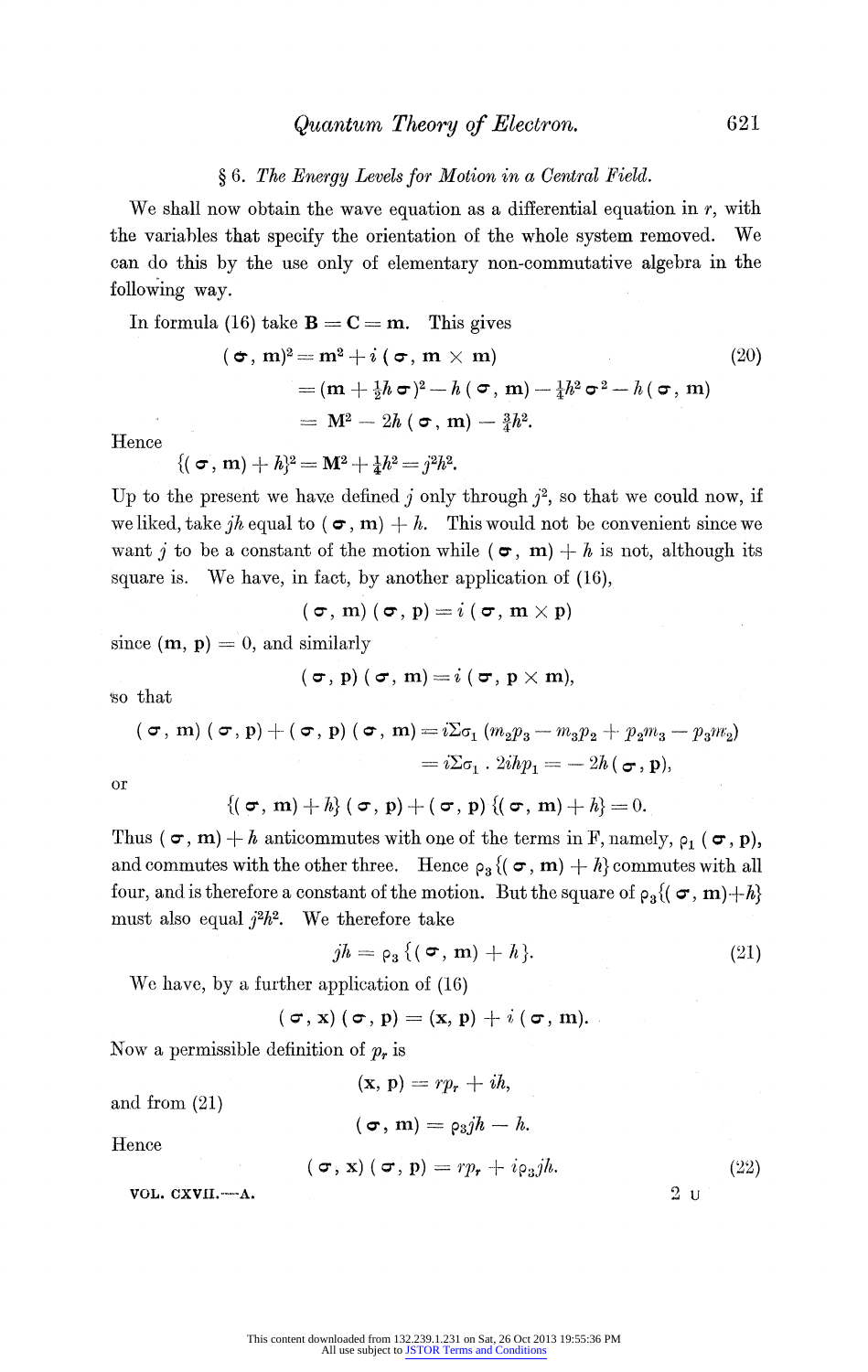**Introduce the quantity e defined by** 

$$
r\varepsilon = \rho_1 \left( \sigma, \mathbf{x} \right). \tag{23}
$$

Since r commutes with  $\rho_1$  and with  $(\sigma, x)$ , it must commute with  $\varepsilon$ . We thus **have** 

 $r^2 \varepsilon^2 = [\rho_1 (\sigma, x)]^2 = (\sigma, x)^2 = x^2 = r^2$ **or**   $\varepsilon^2 = 1.$ 

Since there is symmetry between **x** and **p** so far as angular momentum is concerned,  $\rho_1$  ( $\sigma$ , **x**), like  $\rho_1$  ( $\sigma$ , **p**), must commute with **M** and *j*. Hence  $\varepsilon$  com**mutes with M and j.** Further,  $\varepsilon$  must commute with  $p_r$ , since we have

$$
(\sigma, x) (x, p) - (x, p) (\sigma, x) = ih (\sigma, x),
$$
  

$$
r \varepsilon (rp_r + ih) - (rp_r + ih) r \varepsilon = ih r \varepsilon,
$$

**which reduces to** 

**which gives** 

$$
\varepsilon p_r-p_r\varepsilon=0.
$$

**From (22) and (23) we now have** 

$$
r\varepsilon \rho_1 \left( \, \boldsymbol{\sigma} \,,\, \boldsymbol{p} \right) = r p_r + i \rho_3 j h
$$

**or** 

$$
\varrho_1\left(\,\boldsymbol{\sigma},\,\boldsymbol{p}\right)=\varepsilon p_r+i\varepsilon p_3 j h/r.
$$

**Thus** 

$$
\mathbf{F} = p_0 + \mathbf{V} + \varepsilon p_r + i\varepsilon \rho_3 j h / r + \rho_3 mc. \tag{24}
$$

**Equation** (23) shows that *z* **anticommutes with**  $\rho_3$ **. We can therefore by a** canonical transformation (involving perhaps the x's and  $p$ 's as well as the  $\sigma$ 's and  $\rho$ 's) bring  $\epsilon$  into the form of the  $\rho_2$  of  $\S 2$  without changing  $\rho_3$ , and without **changing any of the other variables occurring on the right-hand side of (24),**  since these other variables all commute with  $\varepsilon$ .  $i\varepsilon_{\rho_3}$  will now be of the form  $i\rho_2\rho_3 = -\rho_1$ , so that the wave equation takes the form

$$
\mathbf{F}\psi \equiv [p_0 + \mathbf{V} + \rho_2 p_r - \rho_1 j h/r + \rho_3 m c] \psi = 0.
$$

If we write this equation out in full, calling the components of  $\psi$  referring to the first and third rows (or columns) of the matrices  $\psi_a$  and  $\psi_\beta$  respectively, **we get** 

$$
(\mathbf{F}\psi)_\alpha \equiv (p_0 + \mathbf{V})\psi_\alpha - h\frac{\partial}{\partial r}\psi_\beta - \frac{jh}{r}\psi_\beta + mc\psi_\alpha = 0,
$$
  

$$
(\mathbf{F}\psi)_\beta \equiv (p_0 + \mathbf{V})\psi_\beta + h\frac{\partial}{\partial r}\psi_\alpha - \frac{jh}{r}\psi_\alpha - mc\psi_\beta = 0.
$$

**622**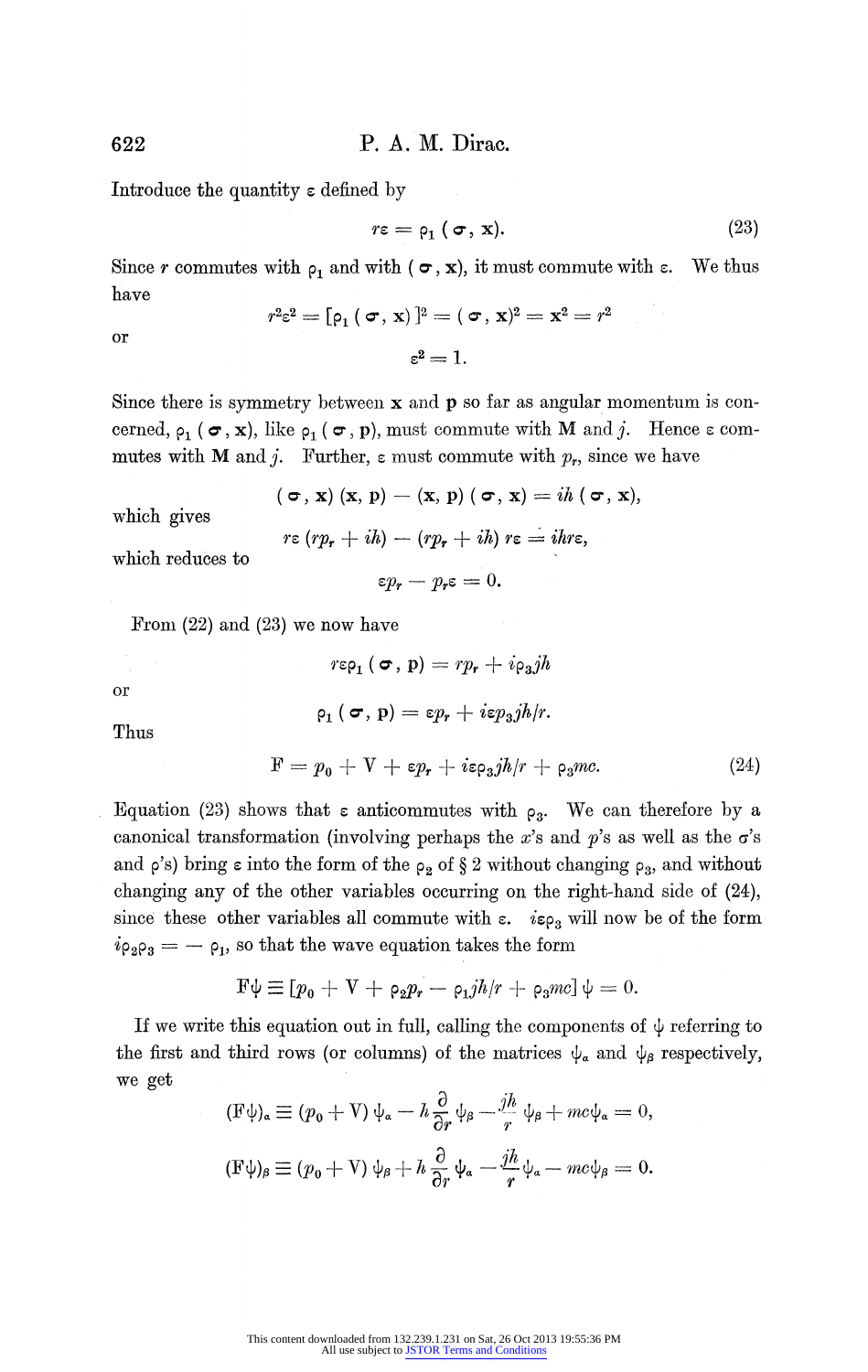**The second and fourth components give just a repetition of these two equations.**  We shall now eliminate  $\psi_a$ . If we write hB for  $p_0 + V + mc$ , the first equation **becomes** 

$$
\left(\frac{\partial}{\partial r}+\frac{j}{r}\right)\psi_{\beta}=\mathrm{B}\psi_{\alpha},
$$

**which gives on differentiating** 

$$
\frac{\partial^2}{\partial r^2} \psi_\beta + \frac{j}{r} \frac{\partial}{\partial r} \psi_\beta - \frac{j}{r^2} \psi_\beta = B \frac{\partial}{\partial r} \psi_a + \frac{\partial B}{\partial r} \psi_a
$$
  

$$
= \frac{B}{\hbar} \Big[ -(p_0 + \nabla - mc) \psi_\beta + \frac{j\hbar}{r} \psi_a \Big] + \frac{1}{\hbar} \frac{\partial V}{\partial r} \psi_a
$$
  

$$
= - \frac{(p_0 + \nabla)^2 - m^2 c^2}{\hbar^2} \psi_\beta + \left(\frac{j}{r} + \frac{1}{B\hbar} \frac{\partial V}{\partial r}\right) \left(\frac{\partial}{\partial r} + \frac{j}{r}\right) \psi_\beta.
$$

**This reduces to** 

$$
\frac{\partial^2}{\partial r^2} \psi_\beta + \left[ \frac{(p_0 + \mathbf{V})^2 - m^2 c^2}{h^2} - \frac{j(j+1)}{r^2} \right] \psi_\beta - \frac{1}{\mathbf{B}h} \frac{\partial \mathbf{V}}{\partial r} \left( \frac{\partial}{\partial r} + \frac{j}{r} \right) \psi_\beta = 0. \quad (25)
$$

The values of the parameter  $p_0$  for which this equation has a solution finite at  $r = 0$  and  $r = \infty$  are  $1/c$  times the energy levels of the system. To compare this equation with those of previous theories, we put  $\psi_{\beta} = r\chi$ , so that

$$
\frac{\partial^2}{\partial r^2} \chi + \frac{2}{r} \frac{\partial}{\partial r} \chi + \left[ \frac{(p_0 + \mathbf{V})^2 - m^2 c^2}{h^2} - \frac{j(j+1)}{r^2} \right] \chi - \frac{1}{\mathbf{B}h} \frac{\partial \mathbf{V}}{\partial r} \left( \frac{\partial}{\partial r} + \frac{j+1}{r} \right) \chi = 0. \tag{26}
$$

**If one neglects the last term, which is small on account of B being large, this**  equation becomes the same as the ordinary Schroedinger equation for the system, **with relativity correction included. Since j has, from its definition, both positive and negative integral characteristic values, our equation will give twice as many energy levels when the last term is not neglected.** 

**We shall now compare the last term of (26), which is of the same order of magnitude as the relativity correction, with the spin correction given by Darwin**  and Pauli. To do this we must eliminate the  $\partial \chi / \partial r$  term by a further trans**formation of the wave function. We put** 

$$
\chi = \mathrm{B}^{-\frac{1}{2}}\chi_1
$$

**which gives** 

$$
\frac{\partial^2}{\partial r^2} \chi_1 + \frac{2}{r} \frac{\partial}{\partial r} \chi_1 + \left[ \frac{(p_0 + \mathbf{V})^2 - m^2 c^2}{h^2} - \frac{j(j+1)}{r^2} \right] \chi_1 + \left[ \frac{1}{\mathbf{B}h} \frac{j}{r} \frac{\partial \mathbf{V}}{\partial r} - \frac{1}{2} \frac{1}{\mathbf{B}h} \frac{\partial^2 \mathbf{V}}{\partial r^2} + \frac{1}{4} \frac{1}{\mathbf{B}^2 h^2} \left( \frac{\partial \mathbf{V}}{\partial r} \right)^2 \right] \chi_1 = 0. \quad (27)
$$